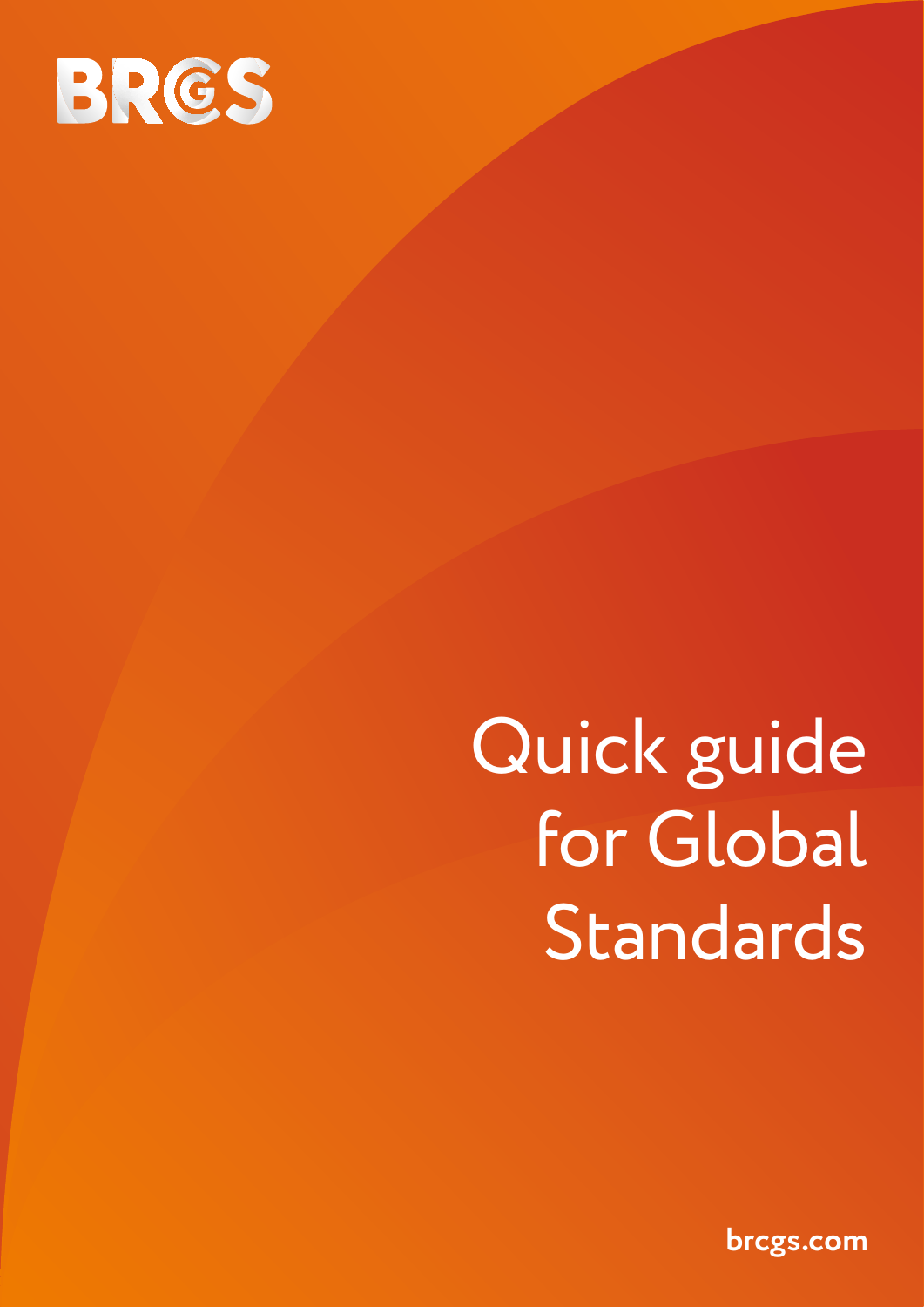# **Why choose BRCGS?**

BRCGS is a global brand and consumer protection organisation. Our mission is to improve brand confidence through rigorous supply chain assurance. With over 28,000 sites in 130+ countries, we are the global standard underpinning Brand, Reputation through Compliance.

BRCGS is now typically a fundamental requirement for leading retailers, manufacturers and food service organisations.

Our Global Standards provide the framework for companies to easily fulfil their legal obligations to product quality safety and provide protection for the end consumer as well as their own brand, based on standardised quality, safety and operational criteria.

The Global Standards, developed by groups of industry experts, are rigorous and detailed, and are sharply focused on the production, storage, distribution and trade of safe,legal products. They meet, and often exceed, customers' quality requirements.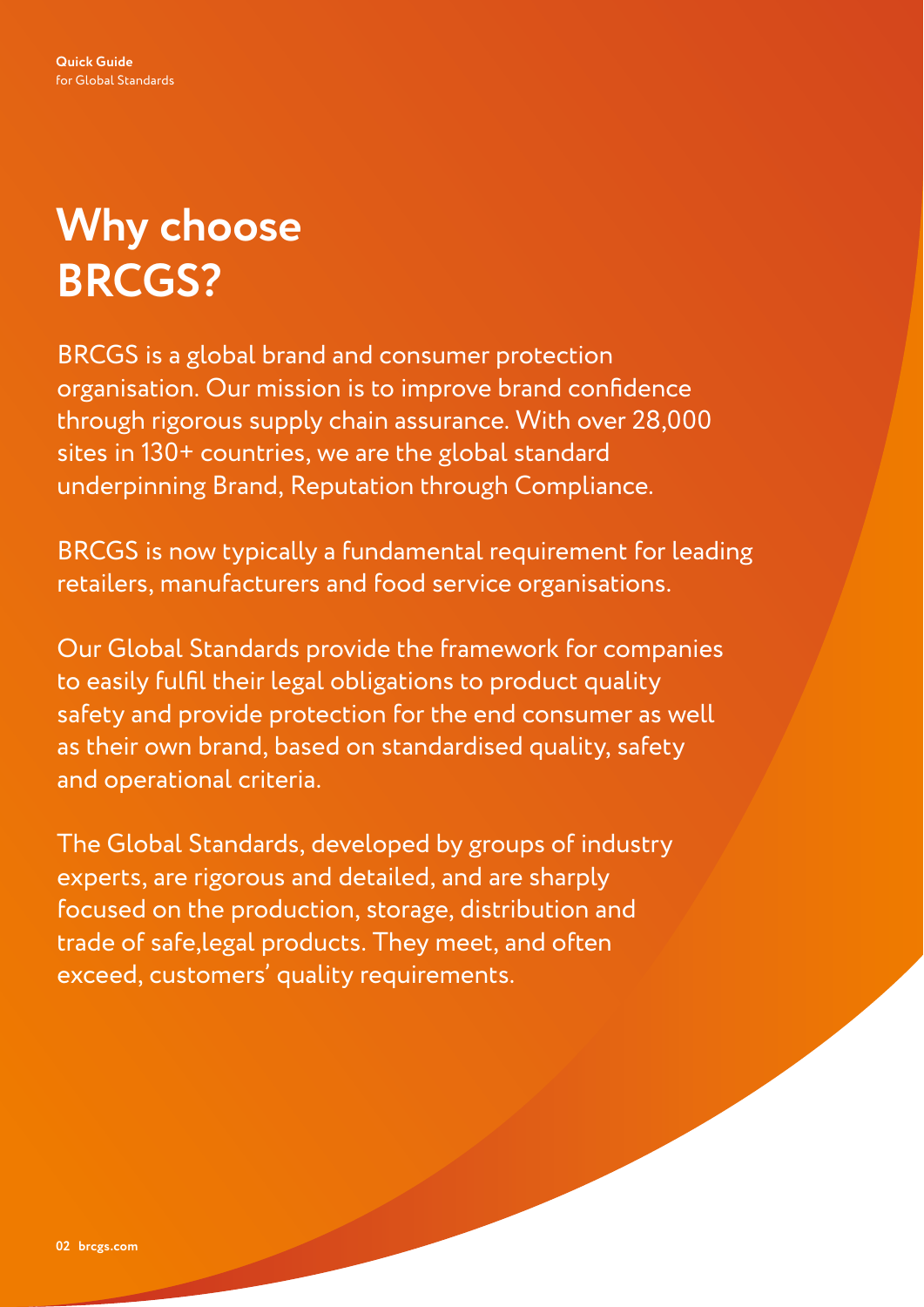# **Benefits of BRCGS certification**

- Increased customer confidence, opening new market opportunities. **01**
- Product safety, quality, integrity and legality are all covered comprehensively, with clearly defined risk-based requirements. **02**
- Fewer recalls, complaints and rejected products. **03**
- Globally recognised. **04**
- Comprehensive support package. **05**
- **06** Inclusion in online BRCGS Directory.  $\mathbb{R}$
- **07**  $\mathbf{I}$ Marketing tools to maximise the return on investment.
- **08** Corrective action prior to certification.  $\mathbb{R}^n$
- **09**  $\mathbf{I}$ Identification of preventive actions.
- Worldwide network of trained and approved certification bodies, auditors and training providers. **10**
- Exclusive and free access to the BRCGS Professional Program. **11**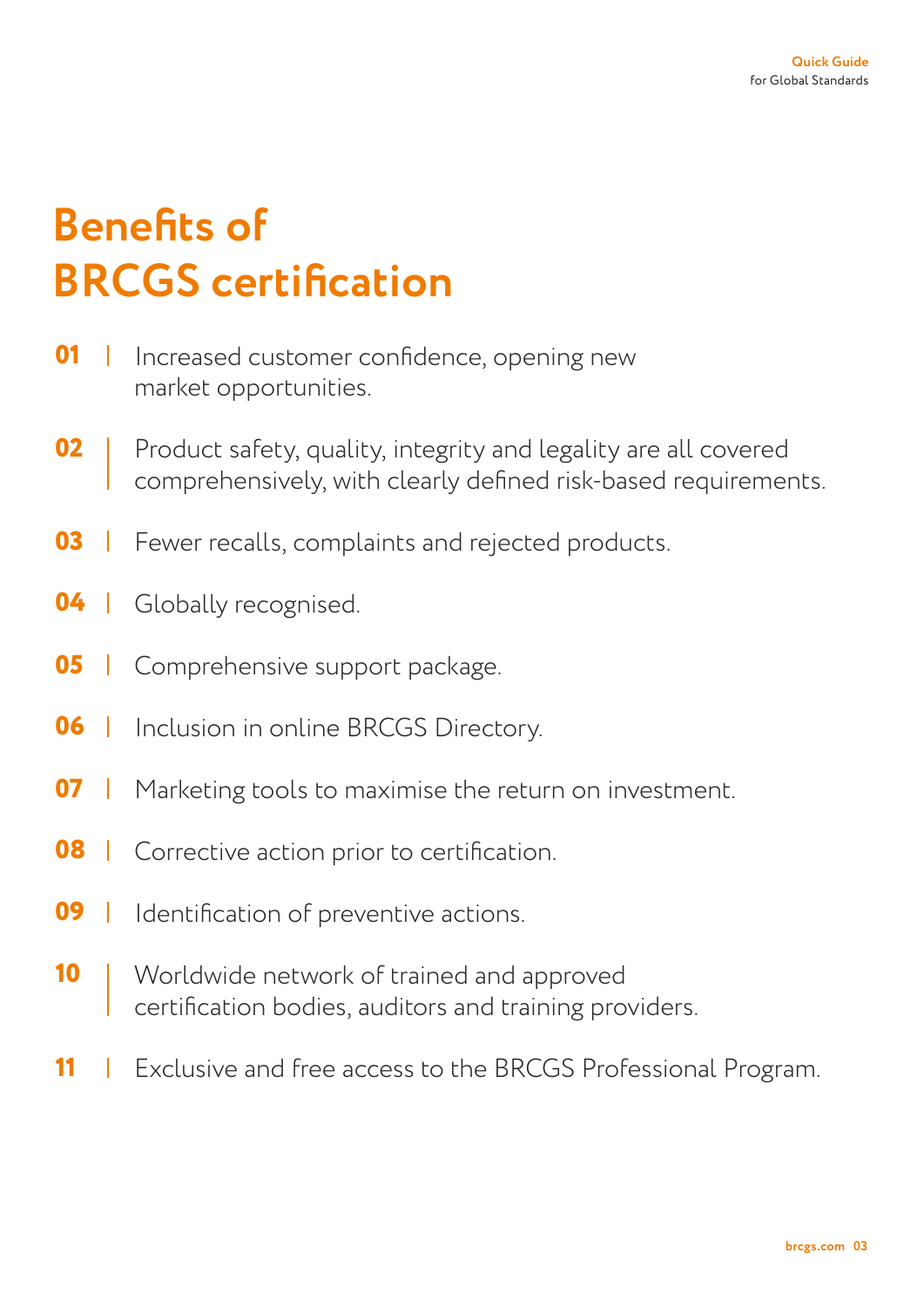## **How to be certificated**

#### **1 5 Learn**

Download your FREE copy of the relevant Standard from brcgsbookshop.com. Attend a BRCGS Product Safety Management training course - [brcgs.com/training](http://www.brcgs.com/training).

#### **2 Review**

Find out what is missing using our online gapanalysis tools. Put your team together. External consultants can offer additional support, if needed.

#### **3 Prepare**

Confirm the site is capable of meeting BRCGS requirements. That means having the necessary risk assessments completed so that the correct control points and procedures are put in place. Undertake internal audits.

#### **Plan**

**4**

Choose a suitable certification body. An optional pre-assessment visit may be arranged to identify any areas for improvement.

#### **Audit and certification**

Make sure you are fully prepared for the audit and that staff are available. Arrange for the audit to be conducted. Following the audit, carry out any corrective actions, with relevant root cause analyses, and plan preventive actions. The certification body will provide the audit report and confirm whether the certification has been achieved.

Once the audit report is uploaded on the BRCGS Directory claim free licence to all technical content through BRCGS Participate and unlimited licences to our BRCGS Professional programme.

#### **Maintain**

**6**

Ensure you continue to meet the requirements. Continual development. Arrange new audit before annual expiry.

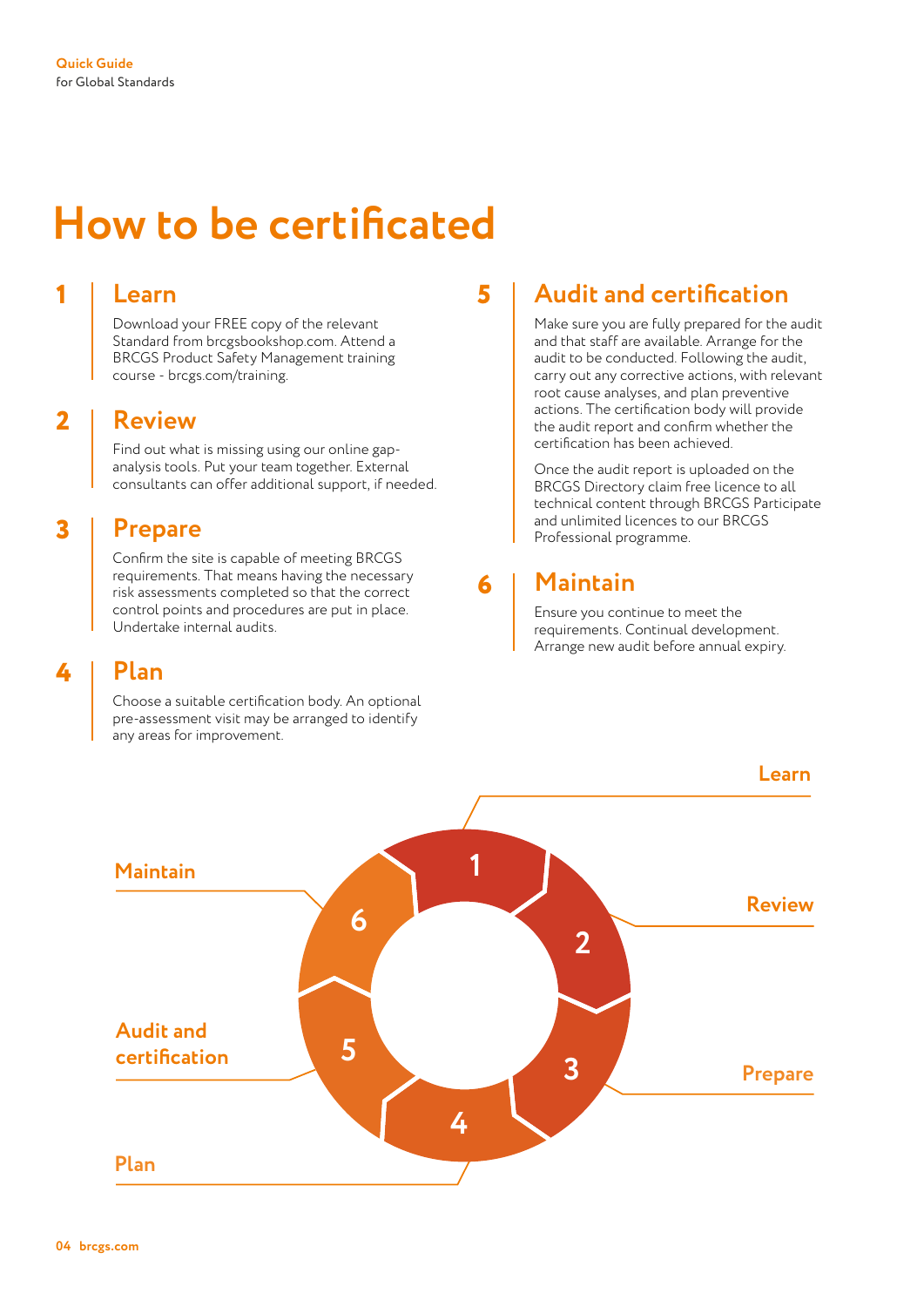# **Global Standards**

### **Food Safety**

The Global Standard for Food Safety is developed by food industry experts including retailers, manufacturers and food service organisations. It is also benchmarked by the Global Food Safety Initiative (GFSI). As a result, it is rigorous and detailed, while being easy to understand.

It provides a framework for the management of product safety, integrity, legality and quality by defining the necessary operational controls for manufacturing, processing and packing of food and food ingredients.

The Global Standard for Food Safety focuses on

**• Senior management commitment and the development of a culture of product safety**

- **• Significant food safety hazards for products and processes, to ensure the safety of products based on hazard analysis and critical control points (HACCP) and a food safety plan**
- **• Quality management systems for the documentation of organisational and management policies and procedures**
- **• Environmental and operational conditions necessary for the production of safe food**
- **• Development of food fraud prevention systems to protect the site from purchasing fraudulent materials**
- **• Encouraging sites to develop robust systems for product security and food defence**
- **• Requirements for high-risk, high-care and ambient high-care production risk zones**





### **Packaging Materials**

Packaging is a fundamental part of any brand: it defines product integrity and security and drives innovation. Consumers are attracted to strong and recognisable products that need to be consistent in size, colour and shape. It is essential that suppliers produce safe, legal packaging and that the management of product quality meets customer requirements. The Global Standard for Packaging Materials was the first Packaging Standard in the world recognised by the GSFI benchmarking committee.

The Global Standard for Packaging Materials is suitable for manufacturers of primary, secondary and tertiary packaging materials; producers of packaging materials for conversion or printing and suppliers of packaging materials from stock where additional processing or repacking occurs.

The Global Standard for Packaging Materials focuses on

- **• Senior management commitments to provide adequate human and financial resources and an environment that facilitates continual development**
- **• Hazard analysis and risk assessment based product safety programme**
- **• Robust quality management systems to ensure that sites work in a systematic way**
- **• Implementation of good manufacturing practices within the production areas while recognising the diversity and breadth of the packaging industry, and the skills required to audit it**
- **• Establishment of a microbiological environmental monitoring programme based on risk. The importance of product safety and quality culture in the drive to improve transparency and coherence across the supply chain**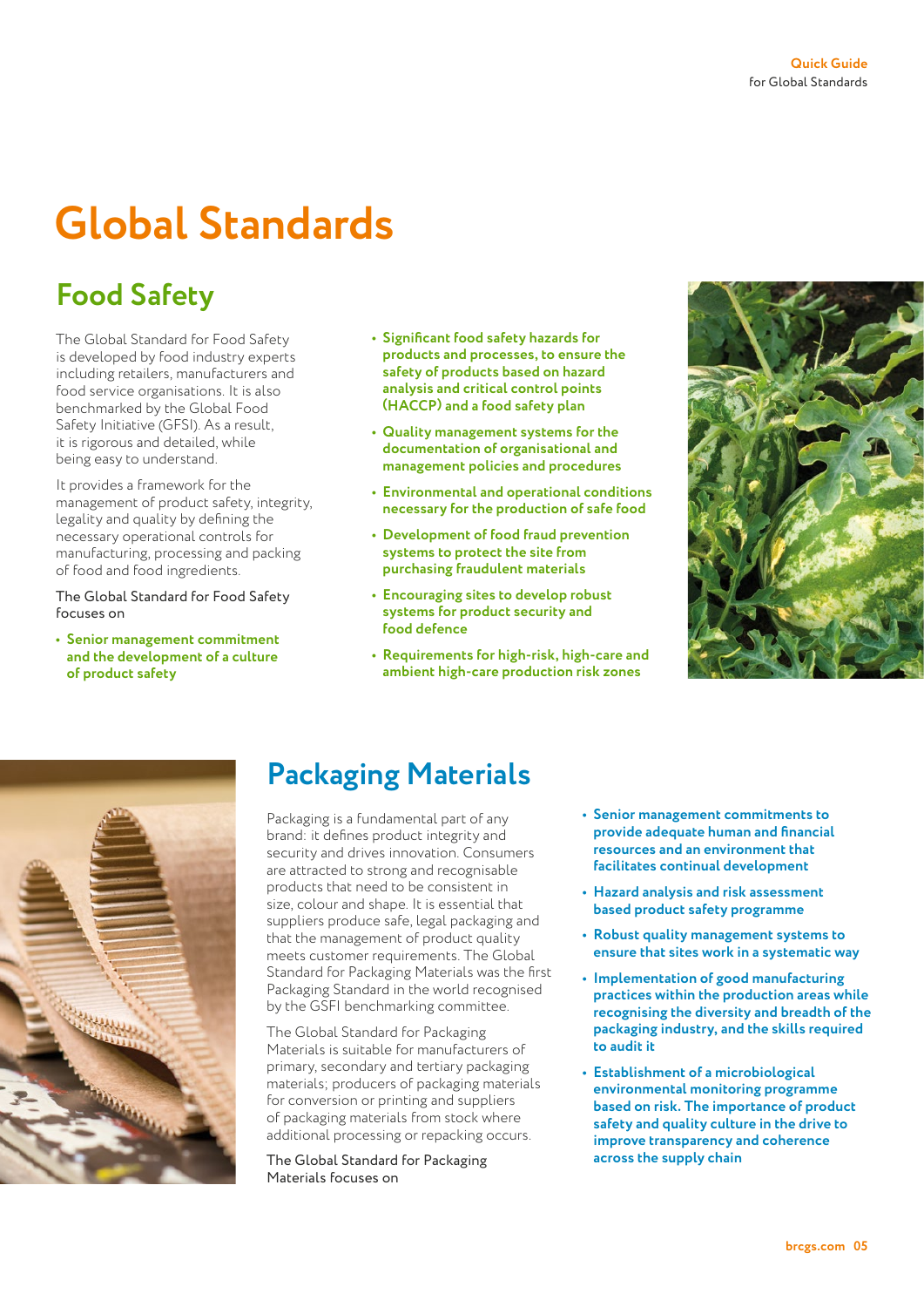### **Consumer Products**

The Global Standard for Consumer Products is designed for global specifiers, retailers and manufacturers of non-food raw materials and finished products. Since this is a very broad sector, the Standard consists of two parts, covering General Merchandise, and Personal Care and Household. In addition, sites can be certificated at either Foundation Level or Higher level. The resulting flexibility enables sites to choose the right category, as well as providing a clear pathway for continuous development.

#### Both Global Standards for Consumer Products focus on

**• The importance of senior management commitment and the development of competent personnel**

- **• Product risk assessments to ensure that product design, packaging and labelling are safe and legal before production even begins**
- **• Process risk assessments to ensure any potential issues during production have been understood, prioritised and managed effectively**
- **• The suitability of the design and maintenance of the factory and production environment in protecting products from the risk of contamination**
- **• An effective risk-based product testing and sampling process**





#### **Agents and Brokers**

Agents and Brokers are non-manufacturing traders who buy, sell or facilitate the trade of products. They provide a critical link in the movement and trade of products. They also influence product safety and quality standards, as well as being responsible for maintaining an effective chain of traceability.

The Global Standard for Agents and Brokers provides a framework for managing the safety, quality and legality of products for non-manufacturing businesses in the food, packaging and consumer product industries.

The Global Standard for Agents and Brokers is aimed at

- **• Brokers: companies that purchase, or take title to, products for resale to manufacturers, other brokers, retailers or food service companies, but not directly to the consumer**
- **• Agents or non-manufacturing service providers: companies that trade between a manufacturer or broker and their customers, but do not own, or take title to, the goods**
- **• Importers/exporters: companies that facilitate the movement of products across national boundaries, satisfying legal and customs requirements. Importers and exporters are often also agents and/or brokers**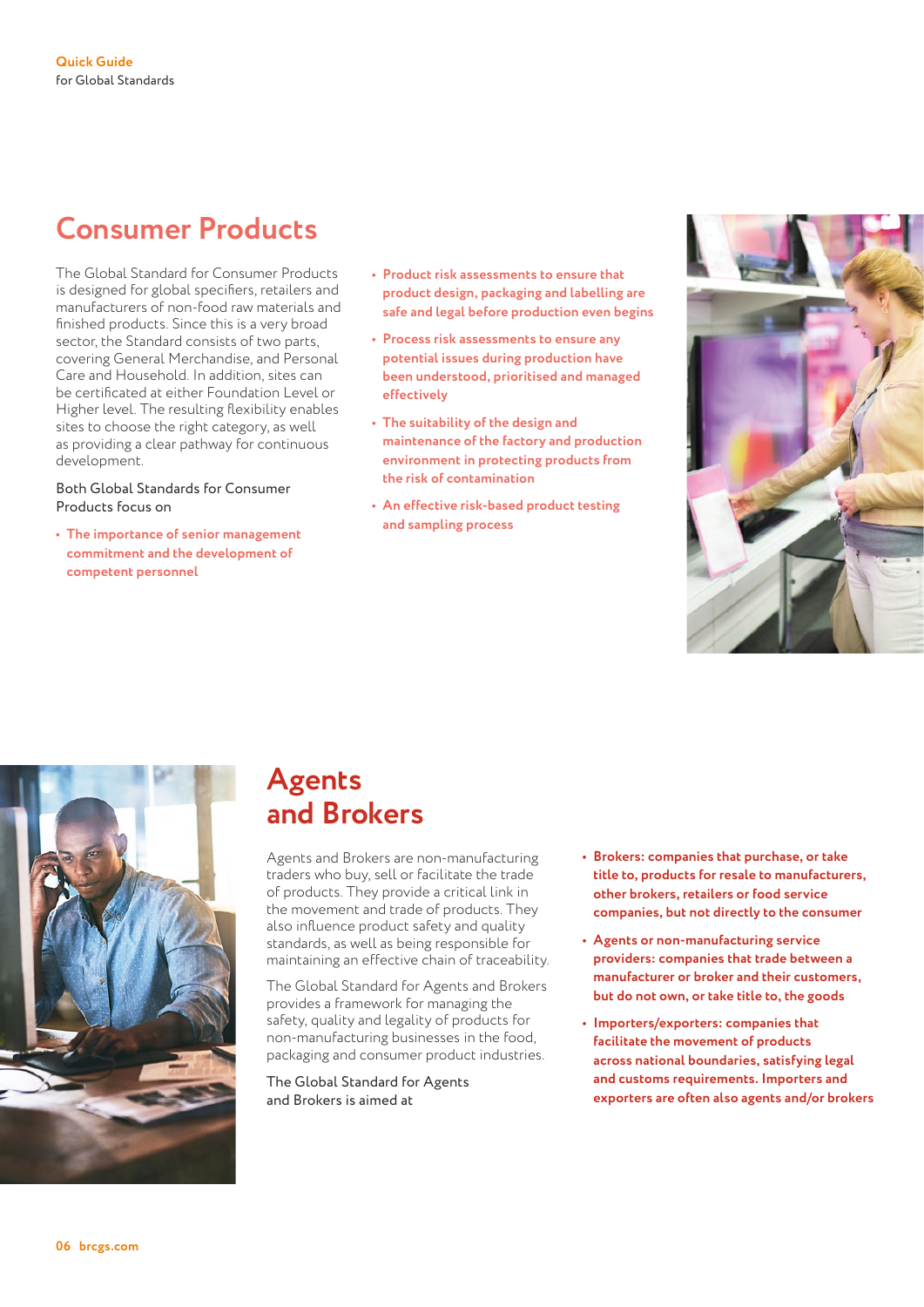#### **Storage and Distribution**

The Global Standard for Storage and Distribution provides the essential certification link between the range of BRCGS Standards and the end user, such as the retailer or the food service company. The objective is to ensure product safety, integrity, quality and legality during storage and distribution, and that customer confidence is upheld through audit and certification.

This Standard has been developed by multistakeholder groups, including industry representatives from certification bodies, food service organisations and retailers. It is designed to reflect best practice and includes a risk-based product safety management system to facilitate continuous improvement.

The Global Standard for Storage and Distribution focuses on

- **• Comprehensive scope covering areas of quality, hygiene and product safety; providing a benchmark for best practice in storage and distribution industries**
- **• Reduction of damage, waste and, therefore costs to the business**
- **• 'Due diligence' requirements of both the certificated company and the customers using their service**
- **• Providing a report and certification that customers can trust, no need for their own audits**
- **• Ongoing surveillance and follow-up corrective actions to ensure the establishment of self-improving quality, hygiene and product safety systems**





### **Retail**

The Global Standard for Retail is an essential certification for organisations that retail food products, as well as all other consumer products. As well as retailing, the Standard covers commissary, sourcing and in-store production.

Retailers are the last step in the food supply chain so play a critical role in managing the chain, as well as delivering goods and services to the consumer.

This Standard is, therefore, designed to promote best practice on product safety, quality and the operational criteria for legal compliance and consumer protection.

#### It is aimed at

- **• Organisations that retail both food and other consumer products**
- **• Sourcing and supplier approval programmes**
- **• In-store preparation and processing functions**